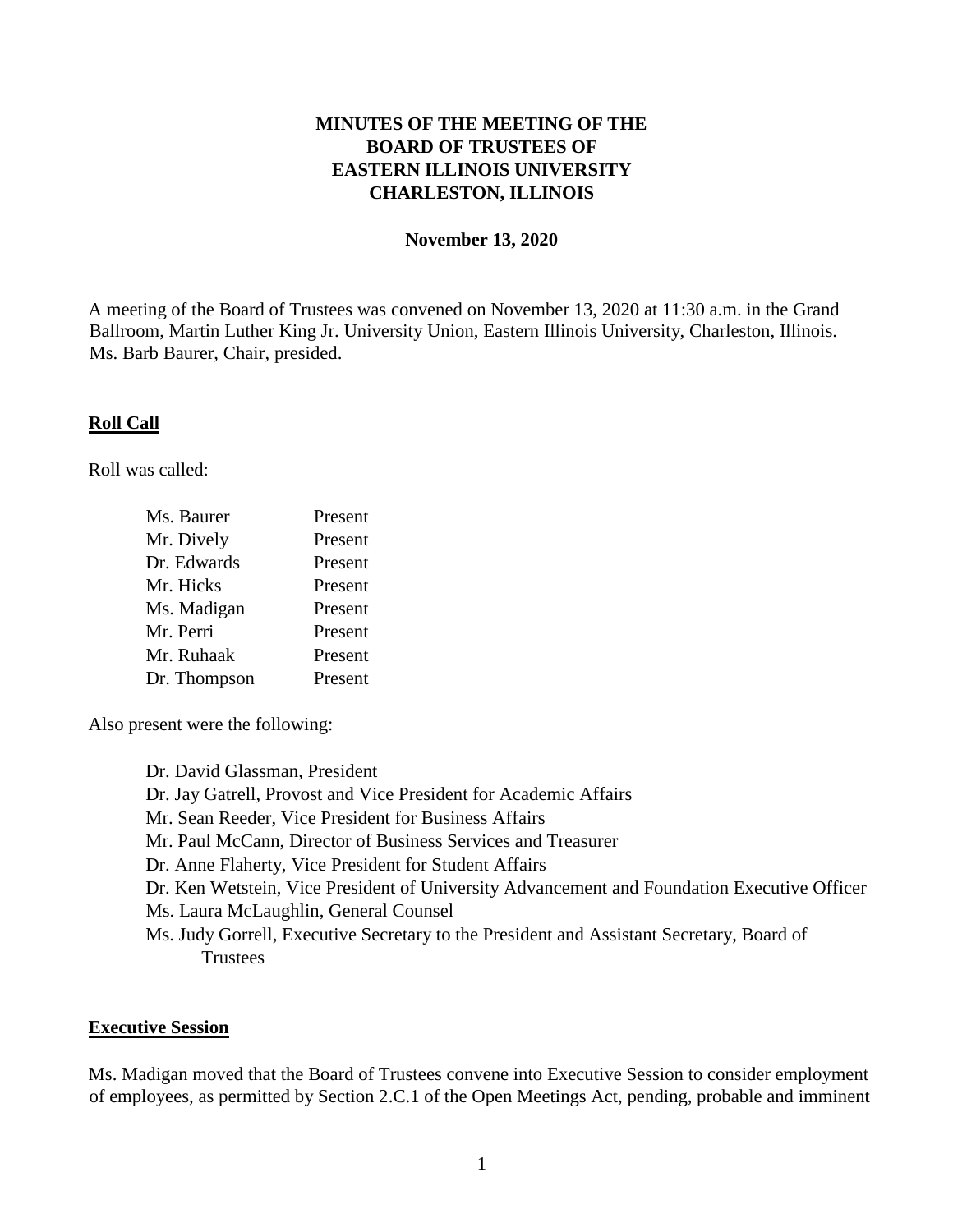litigation as permitted by Section 2.C.11 of the Open Meetings Act, and executive session minutes as permitted by Section 2.C.21 of the Open Meetings Act. Mr. Perri seconded the motion.

Roll was called and the vote was as follows:

| Mr. Dively   | Yes |
|--------------|-----|
| Dr. Edwards  | Yes |
| Mr. Hicks    | Yes |
| Ms. Madigan  | Yes |
| Mr. Perri    | Yes |
| Mr. Ruhaak   | Yes |
| Dr. Thompson | Yes |
| Ms. Baurer   | Yes |
|              |     |

Motion carried.

Mr. Dively moved to return to Open Session. Dr. Edwards seconded the motion.

Roll was called and the vote was as follows:

| Mr. Dively   | Yes |
|--------------|-----|
| Dr. Edwards  | Yes |
| Mr. Hicks    | Yes |
| Ms. Madigan  | Yes |
| Mr. Perri    | Yes |
| Mr. Ruhaak   | Yes |
| Dr. Thompson | Yes |
| Ms. Baurer   | Yes |

Motion carried.

#### **Information Items**

#### **Report from Board Chair**

Ms. Barb Baurer welcomed everyone to the Board meeting. Committee meetings were held this morning with some robust discussion, and a summary of those discussions will be heard this afternoon. All votes this afternoon will be roll call votes since the meeting is virtual. Chairperson Baurer welcomed Mr. Michael Perri to his first Board meeting as a student trustee. Ms. Baurer thanked the EIU community and President Glassman's leadership team as well as faculty. staff, and students for taking the COVID-19 situation seriously. This past Thursday was Veterans' Day and Ms. Baurer asked that we recognize veterans on our call or campus and thank them for their service. She also noted that this is our last meeting for 2020.

Chairperson Baurer shared her top ten wishes for the EIU community for the new year: 1) Everyone related to EIU can stay healthy and safe, 2) The brilliant, global scientists are able to develop a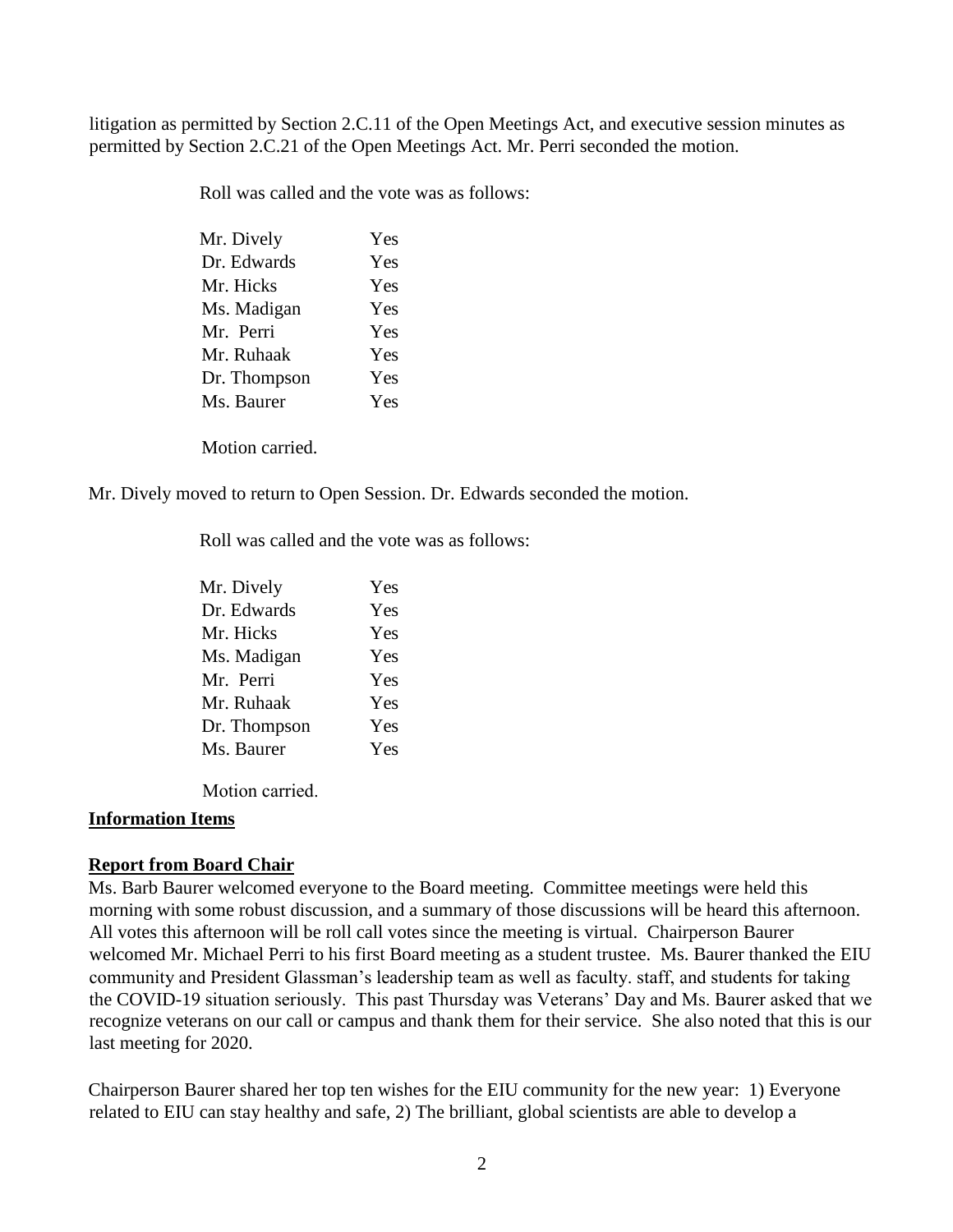successful vaccine for COVID-19 in record time, 3) We all get to see the campus and each other by April of next year, 4) State government leaders can make progress on our Illinois budget issues without negatively impacting our public universities, 5) State and federal leaders can find common ground on significant issues facing our citizens, 6) EIU leadership can focus more on student success rather than have their time drained by the budget impasse and COVID-19, 7) Our strong student success ratios improve even more in the coming year, 8) Others become more aware of what a gem EIU really is, 9) With all of the stress of 2020, I hope everyone is still able to have a jolly and merry holiday season, and 10) All of our brains can work as fast as Josh Norman can talk.

## **Committee Reports**

Executive/Planning Committee – Ms. Barb Baurer reported that President Glassman reviewed the actions and discussions taking place in Springfield. The budget for FY22 will be a challenge recognizing that there may be some cuts. Dr. Glassman also gave a COVID-19 update. The President and his leadership team are thinking through the Thanksgiving Holiday and the path forward for the students and the modality of learning for the remainder of the semester. COVID testing continues on campus, and in the Spring, the University will be partnering with SHIELD Illinois for saliva testing. Mr. Josh Norman gave an Enrollment Management Update. Six trustees attended the virtual Trustee Training this year, and they discussed the format of the training along with what they learned. The trustees would like to discuss in more detail the topics of diversity, equity, and inclusion at the Board Retreat in June. The Trustees also discussed the proposed revision to the Board Regulation IV.J.2.b. which pertains to the Intercollegiate Athletic Policy.

Finance/Audit Committee – Ms. Joyce Madigan reported that the Committee received information on the FY21 budget. This afternoon a purchase approval for SHIELD Illinois will be presented as an action item. VP Reeder presented Facility projects and planning. The simulation lab for the Nursing Program is complete. One project creating the biggest excitement is around the new science building. The Committee also received an annual report from the Internal Auditor.

## Board Regulations – No report

Academic and Student Affairs Committee – Dr. Edwards reported that the Academic Affairs/Student Affairs Committee heard three reports. The first report presented by Provost Gatrell was a summary of results from the National Survey on Student Engagement (NSSE) which compared Eastern to similar universities. EIU's respondents included 326 first-year students and 300 seniors. The survey results provide an opportunity to celebrate our successes and to identify areas for improvement. The second report presented by VP Flaherty was about student mental health and the pandemic. Presenting themes of EIU students include burnout, isolation, apathy, COVIID fatigue, disappointment, frustration, lack of motivation. Plans are underway in the Spring of 2021 to increase availability of counseling appointments, maintain as many co-curricular opportunities as possible and promote physical activity. The third report was presented by Mr. Josh Norman about the Governor's Emergency Education Relief Fund (GEER) initiatives. The GEER funds came from the federal CARES Act and are to assist with the recruitment and retention of low-income, underrepresented and first-generation students. Mr. Norman highlighted the 25 projects selected by EIU as GEER initiatives.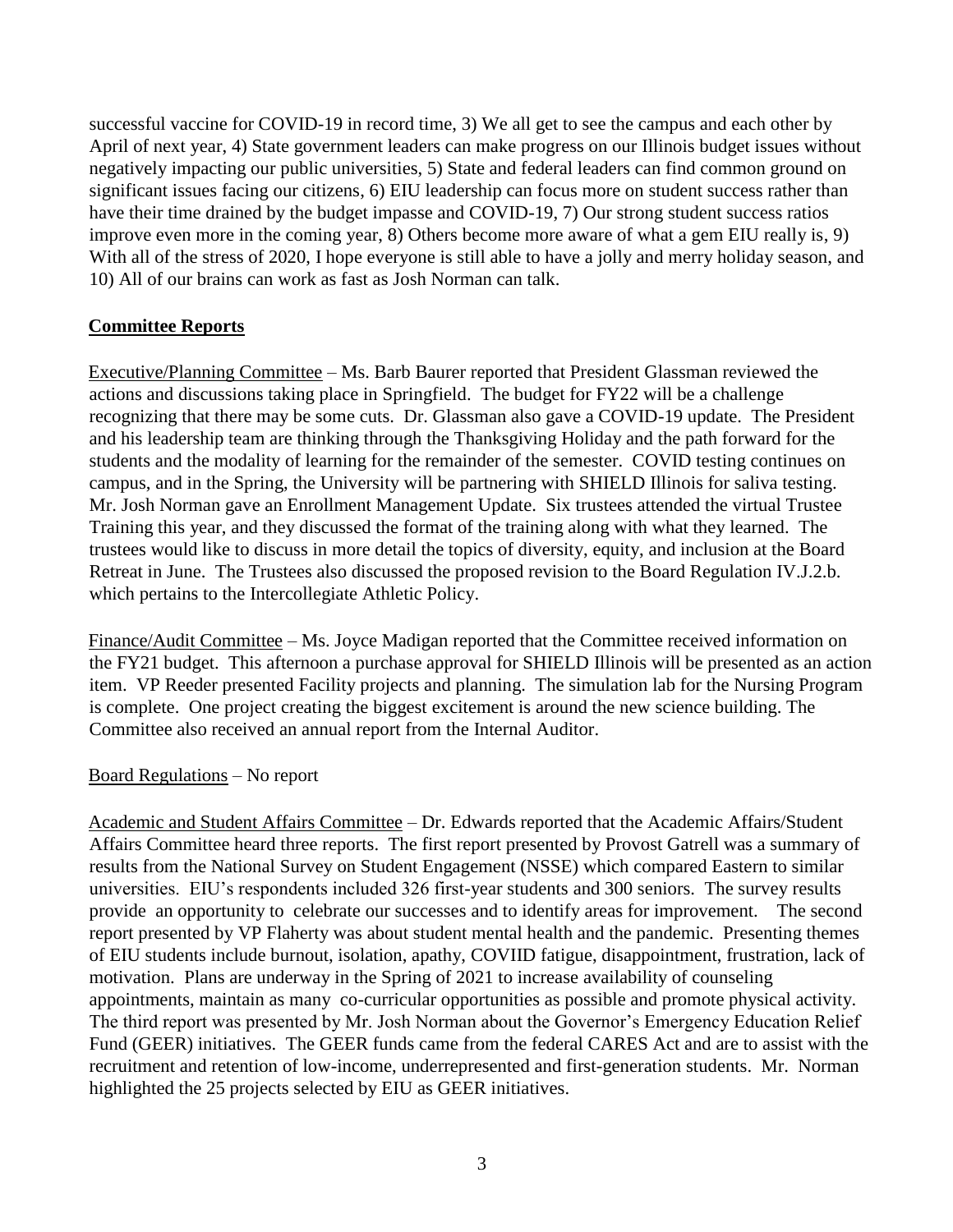Board Relations Committee – Mr. Marty Ruhaak reported that VP Wetstein discussed donor activity for the first quarter of the fiscal year, as well as the impact of the donations and where the dollars are going. The Vice President also discussed the naming opportunity for the Glenn Hild Student Art Gallery which will be an action item this afternoon. There was also a discussion about the activities of the Alumni Association and the EIU Foundation.

#### **Action Items**

A. Mr. Dively moved to approve the minutes of the Board Meeting on September 11, 2020. Ms. Madigan seconded the motion.

Roll was called and the vote was as follows:

| Mr. Dively   | Yes |
|--------------|-----|
| Dr. Edwards  | Yes |
| Mr. Hicks    | Yes |
| Ms. Madigan  | Yes |
| Mr. Perri    | Yes |
| Mr. Ruhaak   | Yes |
| Dr. Thompson | Yes |
| Ms. Baurer   | Yes |

Motion carried.

B. The Board reviewed the remaining executive session minutes. Mr. Dively moved that the Executive Session Meeting minutes of June 27, 2020 still requires confidentiality and that minutes of June 26, 2020 and September 11,2020 no longer require confidentiality and may be released. Dr. Thompson seconded the motion.

Roll was called and the vote was as follows:

| Mr. Dively   | Yes |
|--------------|-----|
| Dr. Edwards  | Yes |
| Mr. Hicks    | Yes |
| Ms. Madigan  | Yes |
| Mr. Perri    | Yes |
| Mr. Ruhaak   | Yes |
| Dr. Thompson | Yes |
| Ms. Baurer   | Yes |

Motion carried.

C. Dr. Thompson moved to approve the renaming of the undergraduate student art gallery to the Doudna Center as the Glenn Hild Student Art Gallery. Mr. Perri seconded the motion.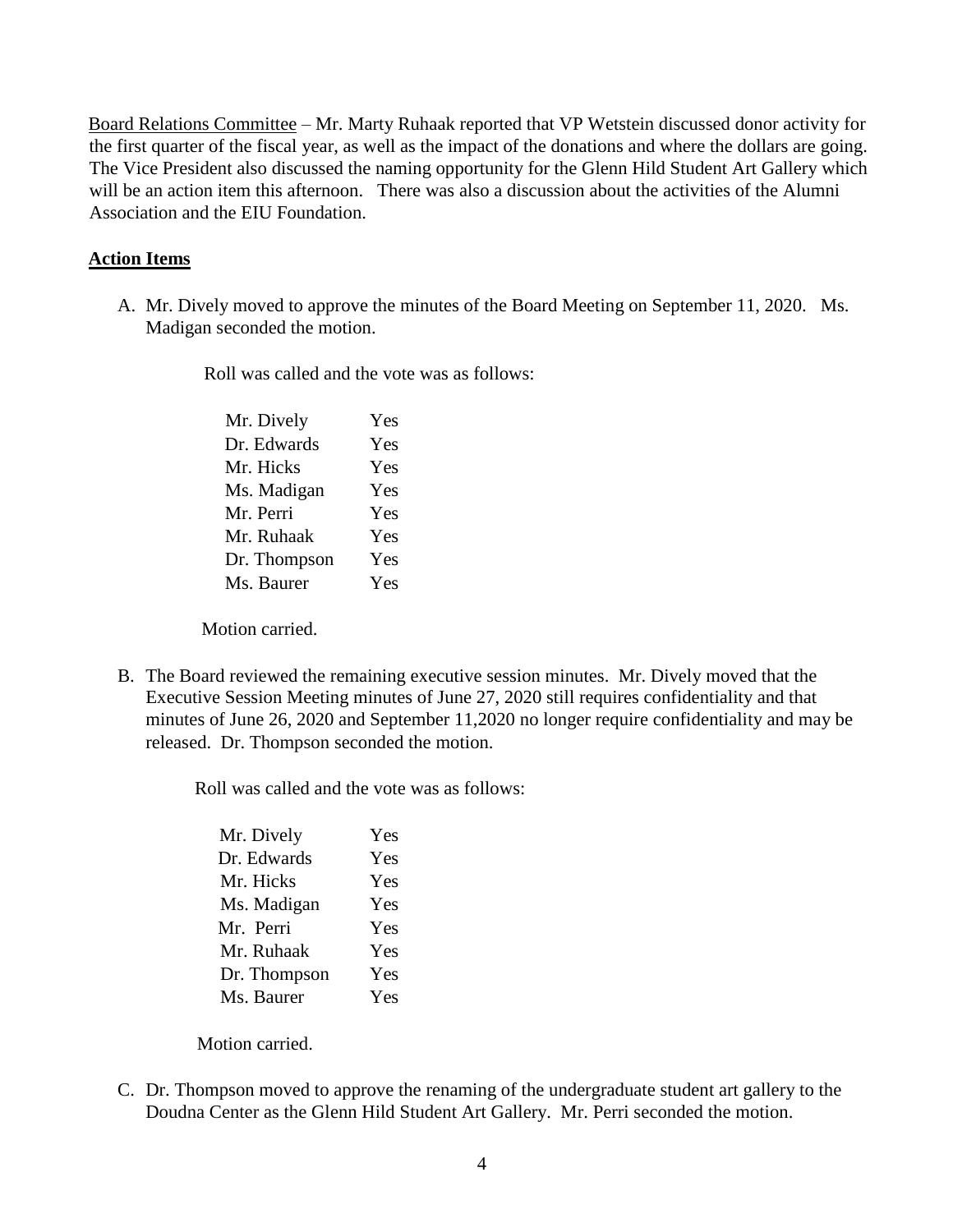Roll was called and the vote was as follows:

| Mr. Dively   | Yes |
|--------------|-----|
| Dr. Edwards  | Yes |
| Mr. Hicks    | Yes |
| Ms. Madigan  | Yes |
| Mr. Perri    | Yes |
| Mr. Ruhaak   | Yes |
| Dr. Thompson | Yes |
| Ms. Baurer   | Yes |

Motion carried.

D. Dr. Thompson moved to approve the purchase of COVID-19 Testing Support from the BOT of the University of Illinois, Urbana, IL at a cost not to exceed \$310,000 including setup fee, The cost is \$20 per test, with an initial purchase of 5,000 tests and \$5,000 initial setup fee. The fund source is appropriated, local and grant funds. Ms. Madigan seconded the motion.

Roll was called and the vote was as follows:

| Mr. Dively   | Yes |
|--------------|-----|
| Dr. Edwards  | Yes |
| Mr. Hicks    | Yes |
| Ms. Madigan  | Yes |
| Mr. Perri    | Yes |
| Mr. Ruhaak   | Yes |
| Dr. Thompson | Yes |
| Ms. Baurer   | Yes |
|              |     |

Motion carried.

E. Ms. Madigan moved to approve the finalized FY21 Budget; Mr. Ruhaak seconded the motion.

Roll was called and the vote was as follows:

| Mr. Dively   | Yes |
|--------------|-----|
| Dr. Edwards  | Yes |
| Mr. Hicks    | Yes |
| Ms. Madigan  | Yes |
| Mr. Perri    | Yes |
| Mr. Ruhaak   | Yes |
| Dr. Thompson | Yes |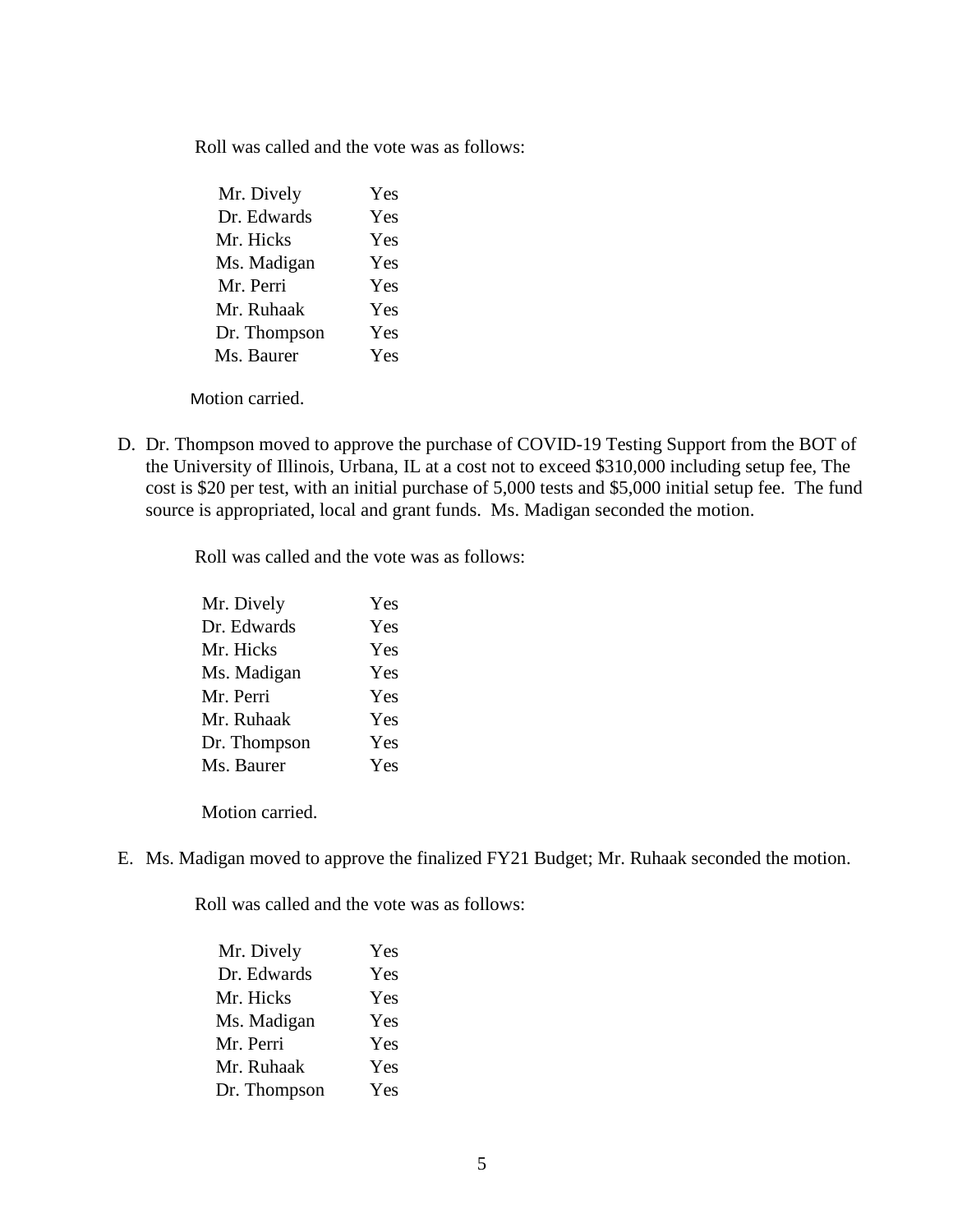Ms. Baurer Yes

Motion carried.

F. First reading of proposed revisions to Board of Trustees Regulations, IV.J.2.b, Intercollegiate Athletics Policy. No action required.

## **Information Items**

## **President's Report**

The President thanked all of the technicians and IT staff from Doudna, the University Union and WEIU who work to help make our Board meetings run smoothly. Thank you so much.

The President's Report this afternoon is the Freshman Connection, and Dr. Glassman introduced the four presenters: Dr. Heidi Larson, Aileen Tierney, Audrey Kim, and Max Smith.

#### Freshman Connection

The program overview is to increase retention, provide leadership opportunities and build community on campus by providing a unique experience, creating an inclusive environment, and helping mentors grow in leadership skills. The program structure includes weekly meetings, mentor resources, accountability, and leadership and continued learning. The presentation included the demographic makeup of the mentors and the mentees. The program this fall included 29 mentors and 146 mentees. Program goals are to provide a unique experience for incoming freshman through peer-to-peer mentorship, create an inclusive, supportive environment for freshmen students and mentors, and help mentors grow in leadership, communication, and interpersonal skills.

The program benefitted mentors and mentees by helping them meet new students, provided an opportunity for students to get out of their rooms, mentors could watch mentees grow, and a structured schedule to follow. A plan is in place for Data Collection & Next Steps: Pre & Post measure, Analyze mentors & mentees growth, Regional presentations of data, Plan for continued research, and Inclusion of transfer students.

## **Earned Degrees Report**

In FY 2020, 1,893 degrees were awarded, a slight increase from the previous year. General Studies was the largest undergraduate major, and Technology was the largest Master's Degree program. In FY 2020, minorities received 435 degrees, or 23% of the total degrees conferred. Eastern's 6-year graduation rate (IPEDS/NCAA methodology) is 51%.

## **Reports from Constituencies**

Faculty Senate – Dr. Don Holly reported that there has been a considerable amount of activity in Faculty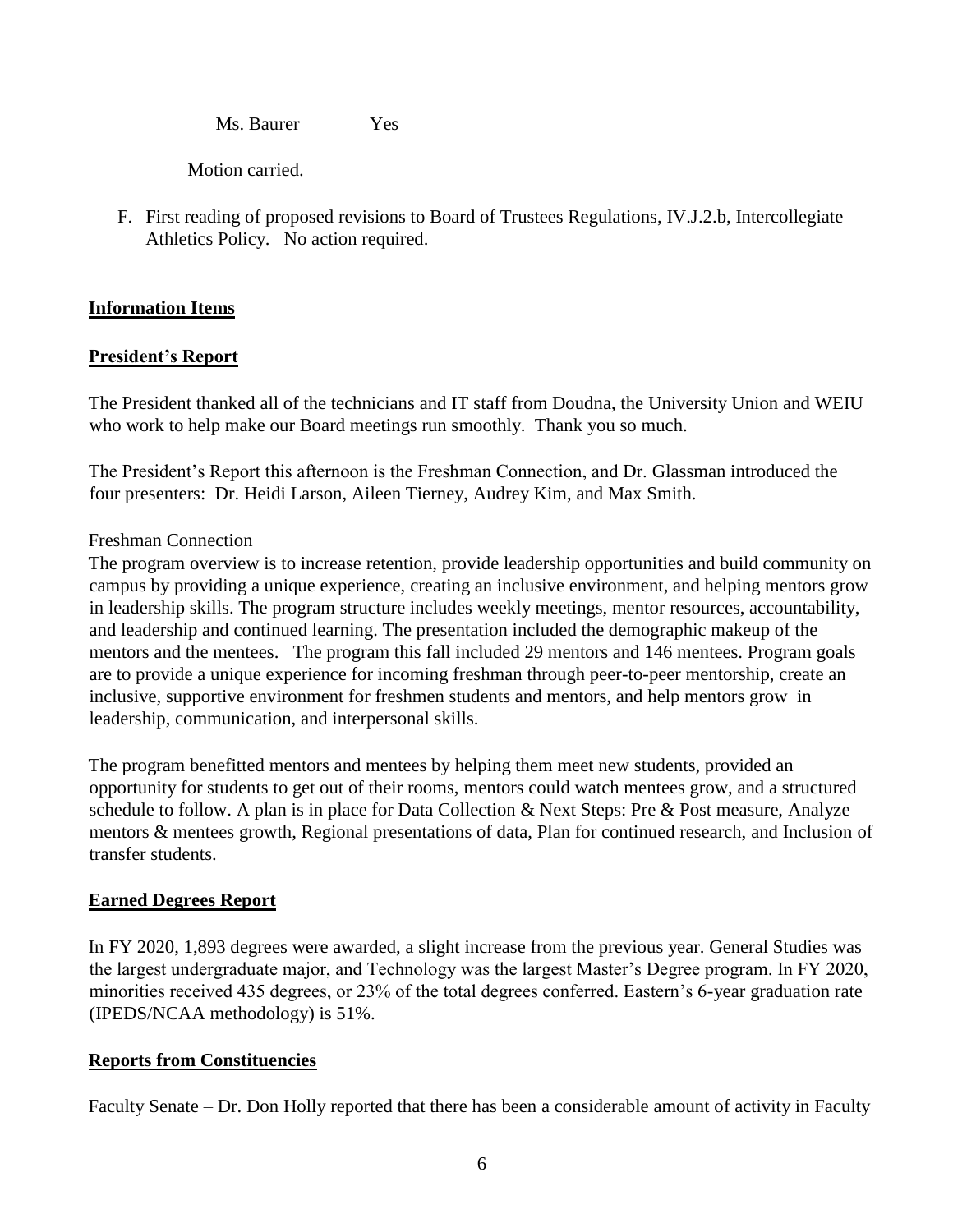Senate. Several guests have spoken to the Senate this semester. Eric Davidson, Interim Director of Health Service and Counseling and Sheila Simons, Professor of Public Health. Both Eric and Sheila discussed the COVID situation on campus. Faculty Senate recently gave Sheila Simons the Louis Mendez Distinguished Service Award for her hard work surrounding the COVID response. Other guests include Anne Flaherty and Heather Webb that provided an opportunity for the faculty to meet Anne and to learn about Title IX. Several faculty discussed the diminished funds for research. Four representatives from Student Government came to Senate and discussed what it is like to be a student at EIU during all of this difficult time. It is tough time for students to be in school.

The Faculty Senate voted to revise the constitution allowing faculty to serve as soon as they arrive on campus. If passed, the recommendation will come to the Board for their approval. The Senate is also trying to change the timing of the siren on campus which is extremely disruptive when faculty are trying to teach.

## Staff Senate – No report.

Student Government – Noor, the new Student Body President greeted the Board and spoke briefly about her background. Noor is a native of Pakistan and is currently a senior at EIU majoring in English. Her personal goals are diversity, mental health awareness, interpersonal educational skills awareness, promotion of environmentally friendly and greener EIU activities, increase transportation facilities, and promote international students to come to EIU. The fall semester is primarily a planning semester, and spring will hopefully be somewhat more normal. During the fall semester Student Government has delivered kits to those in quarantine.

#### **Summary of Purchases \$100,000-\$249,999**

| <b>Vendor</b>                                            | <b>Type of Purchase</b>                                         |     | <b>Bids Amount</b> |
|----------------------------------------------------------|-----------------------------------------------------------------|-----|--------------------|
| Office of Auditor General                                | <b>Audit Costs</b>                                              | (A) | \$121,436,00       |
|                                                          | <b>SKC Communications Products Doudna Audio System Upgrades</b> | (B) | \$150,000.00       |
| March USA Inc.                                           | <b>Liability Insurance</b>                                      | (C) | \$124,136,00       |
| Sarah Bush Lincoln Health Ctr COVID-19 Testing Athletics |                                                                 | (D) | \$100,000.00       |

(A) Required per State Finance Act, Section 6z-27

(B) IPHEC Contract #1810ALC; Exempt per V.B.i..d. of Board Regulations

(C) IIPHEC Contract #Insure FY18R; Exempt per V.B.1.d. of Board Regulations (D) Exempt pursuant to 30 ILCS 500/1-13 (b-5)

## **FY 2021 Deposit and Investment Report**

For the quarter ending September 30, 2020, the University had an average daily invested cash balance of \$49,626,551.38 and a net average daily balance of \$47,757,694.86. The annualized average yield was